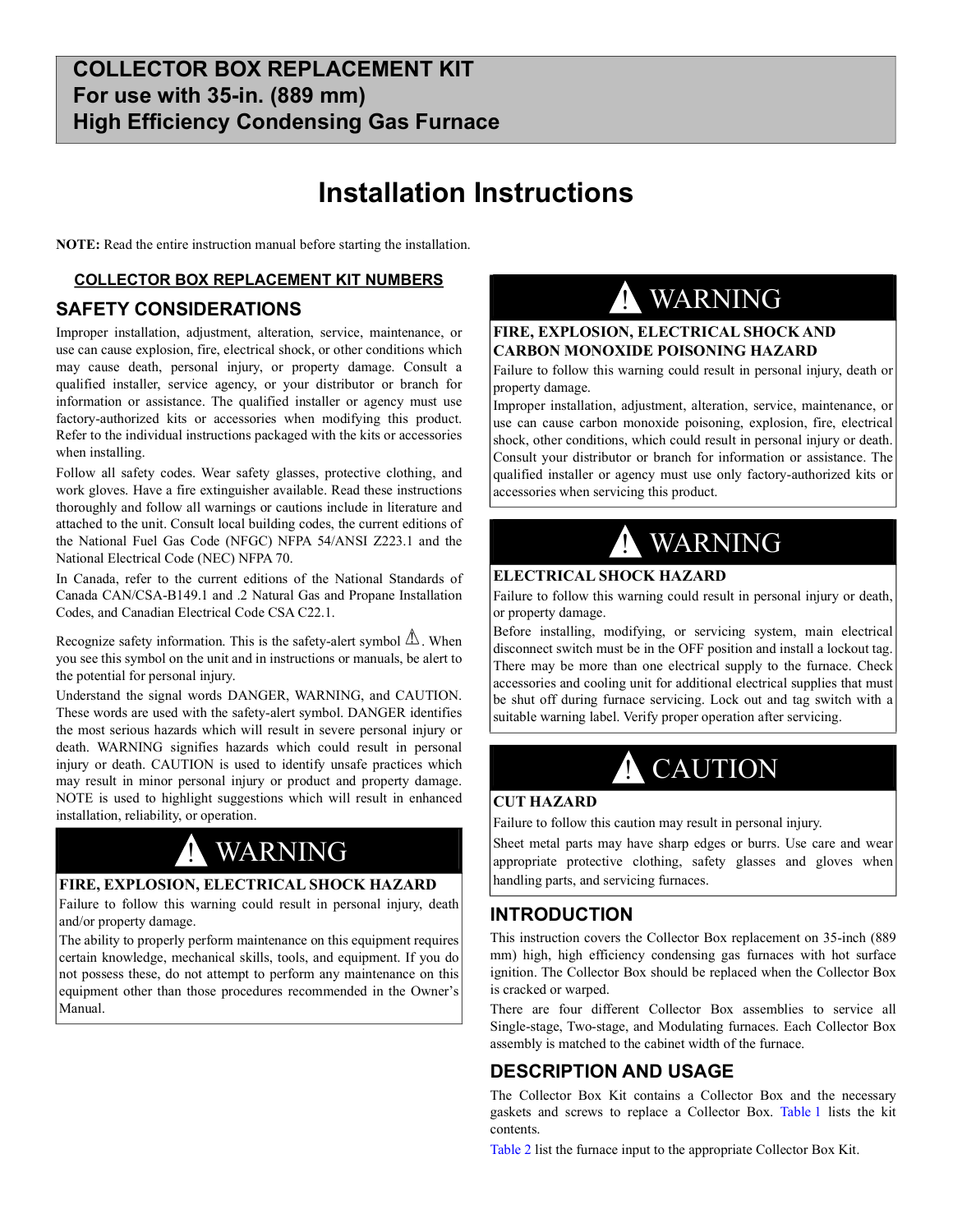#### COLLECTOR BOX REPLACEMENT KIT: Installation Instructions

**Table 1 – Kit Contents**

<span id="page-1-0"></span>

| Table T – Kit Contents |                                      |  |  |
|------------------------|--------------------------------------|--|--|
| <b>QUANTITY</b>        | <b>DESCRIPTION</b>                   |  |  |
|                        | Collector Box Assembly               |  |  |
|                        | <b>Condensate Trap Gasket</b>        |  |  |
|                        | Collector Box Drain Plug             |  |  |
|                        | <b>Collector Box Gasket</b>          |  |  |
|                        | Inducer Housing Inlet Gasket         |  |  |
|                        | <b>Inducer Housing Drain Gaskets</b> |  |  |
|                        | <b>Screws with Washers</b>           |  |  |

#### **Table 2 – Where Used**

<span id="page-1-1"></span>

| <b>CASING WIDTH</b><br><b>IN.</b> (MM) | <b>INPUT BTUH</b> | <b>KIT NUMBER</b> |
|----------------------------------------|-------------------|-------------------|
| 14-3/16 (360)                          | 26,000            |                   |
|                                        | 40.000            | 347318-751-CBP    |
|                                        | 60,000            |                   |
| 17-1/2 (445)                           | 40.000            |                   |
|                                        | 60,000            | 347318-752-CBP    |
|                                        | 80,000            |                   |
| 21 (533)                               | 60.600            |                   |
|                                        | 80,000            | 347318-753-CBP    |
|                                        | 100.000           |                   |
| 24-1/2 (662)                           | 120.000           | 347318-754-CBP    |
|                                        | 140.000           |                   |

## **INSTALLATION Unit Shut Down**

# **WARNING**

## **ELECTRICAL SHOCK, FIRE OR EXPLOSION HAZARD**

Failure to follow this warning could result in personal injury or death, or property damage.

Before installing, modifying, or servicing system, main electrical disconnect switch must be in the OFF position and install a lockout tag. There may be more than one electrical supply to the furnace. Check accessories and cooling unit for additional electrical supplies that must be shut off during furnace servicing. Lock out and tag switch with a suitable warning label. Verify proper operation after servicing.

- 1. Set room thermostat to lowest setting or "OFF."
- 2. Disconnect power at external disconnect, fuse or circuit breaker.
- 3. Turn off gas at external shut-off or gas meter.
- 4. Remove outer doors and set aside.
- 5. Turn electric switch on gas valve to OFF.

### **Vent Pipe Removal**

**NOTE:** The vent pipe may be connected to the furnace at the rubber vent pipe support. Before cutting the vent pipe, loosen the clamps around the vent pipe coupling and move the vent pipe away from the furnace. Support the vent pipe as close to the furnace as possible to prevent damage to the vent system.

**NOTE:** If the vent pipe passes through the vent pipe coupling into the vent elbow on the inducer, it may be necessary to cut the vent pipe external to the casing, then re-cement the vent pipe with a field-supplied coupling.

- 1. Support the vent pipe as close to the furnace as possible to prevent damage to the vent system.
- 2. Cut vent pipe with a hacksaw and move the remaining vent pipe out of the way. Secure the vent pipe if necessary.
- 3. Loosen both clamps at the vent pipe support attached to furnace casing.
- 4. Loosen clamp for the vent pipe at vent elbow on the inducer assembly.

5. Remove remaining vent pipe through the top of the furnace casing and set aside.

#### **Remove J-Box and Main Harness**



#### **UNIT OPERATION HAZARD**

Failure to follow this caution may result in unit damage or improper operation.

Label all wires prior to disconnection when servicing controls.

## **A** ATTENTION

#### **D'EQUIPEMENT D'OPERATION**

Toute erreur de câblage peut être une source de danger et de panne. Lors des opérations d'entretien des commandes, étiqueter tous les fils avant de les déconnecter.

**NOTE:** Depending on the location of the J-Box and cover, it may not be necessary to remove the J-Box cover or bracket to remove the Collector Box. If the J-Box cover and bracket interfere with the removal of the Collector Box, remove the J-Box as shown below:

- 1. Remove the blower door.
- 2. Remove the screw that secures the J-Box cover to the J-Box bracket and set the cover aside.
- 3. Disconnect the field wiring from the factory wiring and remove the ground wire from the green ground screw on the J-Box bracket.
- 4. Remove factory wiring from the J-Box.
- 5. Disconnect the factory wires from the main limit switch.
- 6. Remove the screw that secures the door switch to the blower shelf.
- 7. Remove main harness from the slot in the blower shelf.

## **Condensate Drain and Trap Removal**

**NOTE:** If the condensate trap is removed, a new gasket between the trap and Collector Box is required.

- 1. Disconnect external drain from condensate drain elbow or drain extension pipe inside the furnace and set aside
- 2. Disconnect the condensate trap relief hose from Collector Box port and the molded retainer clips on the inducer housing.

**NOTE:** If condensate has a heat pad attached to the trap, trace the wires for the pad back to the connection point and disconnect the wires for the heat pad.

- 3. Remove the screw that secures the condensate trap to the Collector Box, remove the trap and set aside.
- 4. Remove the trap gasket from the Collector Box if it did not come off when the trap was removed.
- 5. Discard the old trap gasket.
- 6. Rinse condensate trap in warm water until trap is clean.
- 7. Flush condensate lines with warm water.
- 8. Shake trap dry.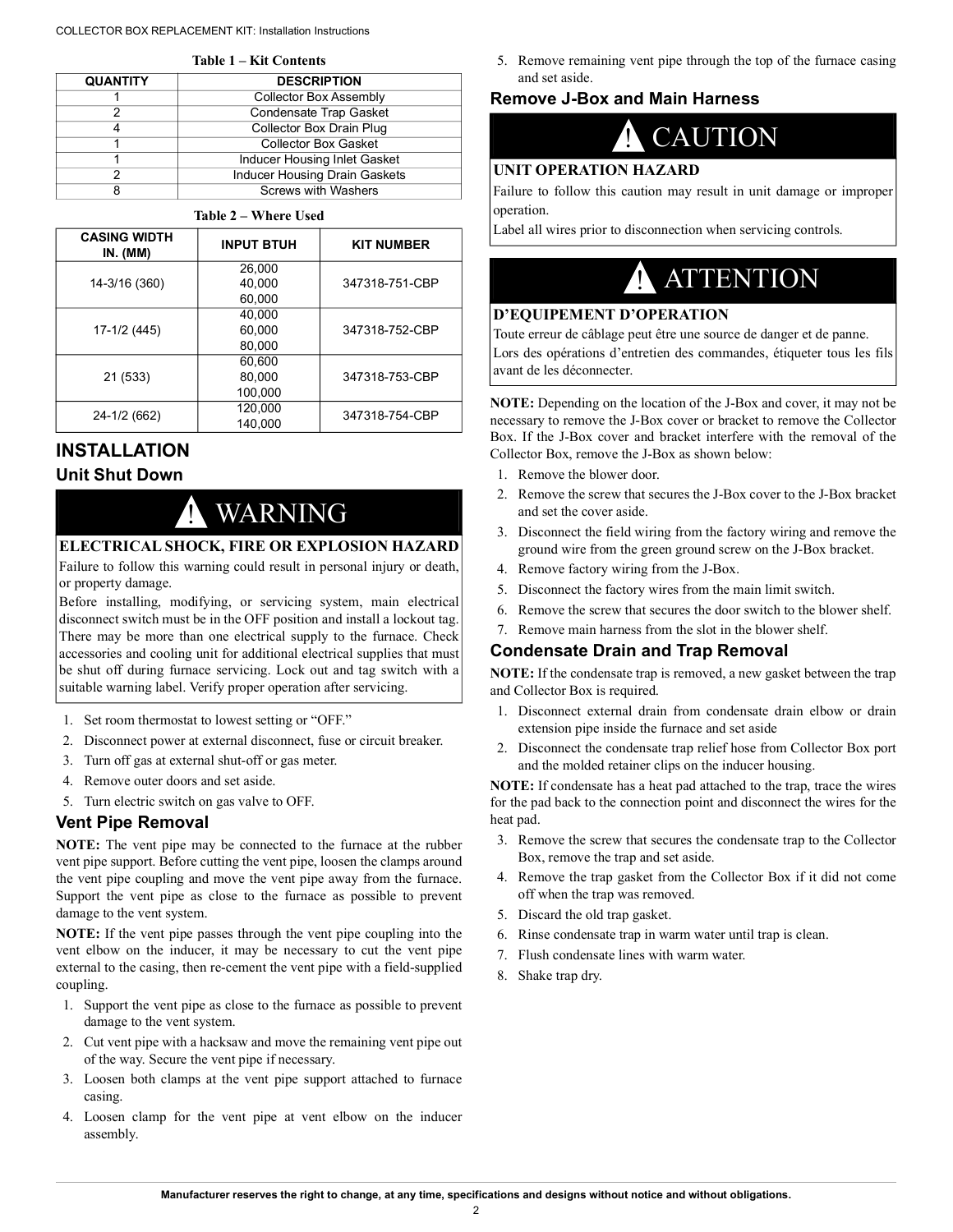

**Fig. 1 – Inducer Assembly Motor Image (Motor Image, Component Location May Vary)**

#### <span id="page-2-0"></span>**Pressure Switch Removal**

# **CAUTION**

#### **UNIT OPERATION HAZARD**

Failure to follow this caution may result in unit damage or improper operation.

Label all wires prior to disconnection when servicing controls.

## **ATTENTION**

## **D'EQUIPEMENT D'OPERATION**

Toute erreur de câblage peut être une source de danger et de panne.

Lors des opérations d'entretien des commandes, étiqueter tous les fils avant de les déconnecter.

**NOTE:** There are two types of pressure switches. The modulating pressure switch assembly has three pressure switches. Two are side-by-side with the third switch mounted to the back of one of the switches.

All other single and two-stage furnaces have two pressure switches mounted back-to-back.

PSC inducer pressure switches have a tube on the back pressure switch that connects to the port on the inducer assembly.

Modulating pressure switches do not have a port on the rear pressure switch

- 1. Remove the front pressure switch tube from the port on the Collector Box, see [Fig.](#page-2-0) 1.
- 2. Modulating Disconnect the pressure switch harness from the main wiring harness

Non-Modulating - remove the individual wires from the front

pressure switch.

Note the location of the wires for reassembly.

3. Remove the screws that attach the pressure switch assembly to the inducer.

A11361

- 4. Remove the back pressure switch tube that connects to the inducer assembly. (PSC only)
- 5. Remove the wires from the back pressure switch (PSC Only). Note the location of the wires for reassembly.
- 6. Set the pressure switches aside.
- 7. If the relief tube for the condensate trap is routed across the inducer assembly, remove the tube from the port on the Collector Box and from the stand-offs on the inducer and move the tube aside.

#### **Inducer Assembly Removal**

**NOTE:** See [Fig.](#page-3-0) 2 for inducer assembly detail and component locations.

- 1. Remove the door bracket from the front edge of the blower shelf.
- 2. Remove the wires that connect the main wiring harness to the inducer motor harness.
- 3. Remove the condensate trap relief tube from the port on the Collector Box and the stand-offs on the inducer housing.
- 4. Remove the screws from the tabs on inducer assembly that secures the inducer to the Collector Box. Note there is one mounting tab directly under the vent elbow.
- 5. Remove the inducer assembly and set aside.

### **Collector Box Removal**

1. Remove the screws that secure the Collector Box to the heat exchanger cell panel and discard.

**Manufacturer reserves the right to change, at any time, specifications and designs without notice and without obligations.**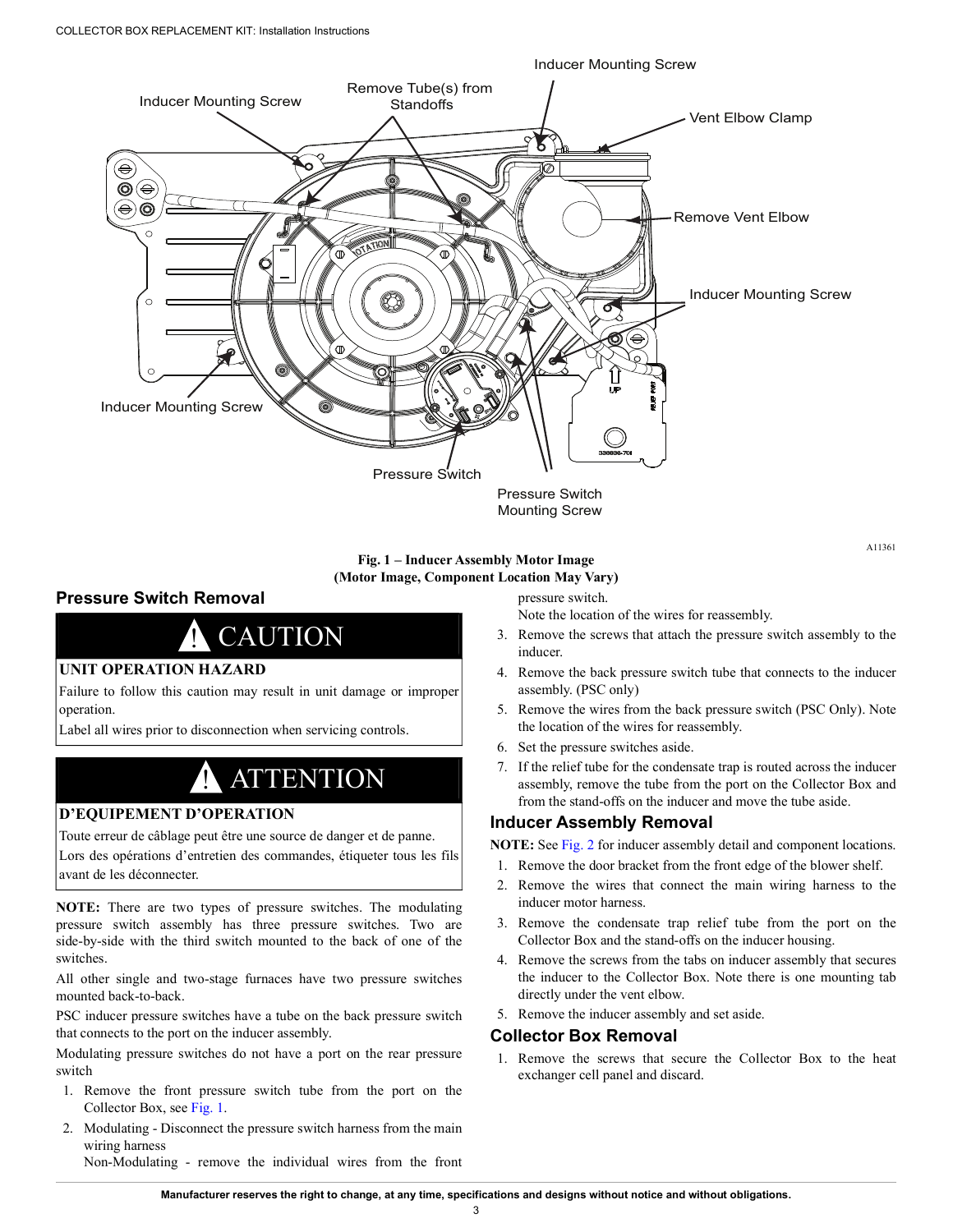

#### **Fig. 2 – Collector Box**

#### <span id="page-3-0"></span>**Collector Box Installation**

1. Verify old Collector Box gasket has been removed from heat exchanger.

**NOTE:** There is a slot on each side of the front panel of the condensing heat exchanger. The Collector Box has alignment tabs on the back that fit into the slots on the condensing heat exchanger panel.

- 2. Verify Collector Box gasket is installed on the back of the Collector Box.
- 3. Verify the condensate trap gaskets are installed on the drain outlets of the Collector Box.
- 4. Align the tabs on the Collector Box to the slots condensing heat exchanger.
- 5. With the Collector Box fully seated against the condensing heat exchanger cell panel, install the screws with washers (included in the kit) through the Collector Box.

# **CAUTION**

#### **UNIT OPERATION HAZARD**

Failure to follow this caution may result in unit damage or improper operation.

Over-torquing the screws may result in a cracked Collector Box.

6. Tighten the screws with a non-powered screwdriver to 21 lb-in. in an alternating pattern around the Collector Box. Do not over-tighten.

#### **Replace Inducer Assembly Gaskets**

- 1. Remove the old gasket from around the inlet to the inducer assembly
- 2. Remove the two gaskets around the drain stubs of the inducer assembly. Verify that the surfaces around the drain stubs are clean and smooth.

3. Remove the adhesive backing from a inducer housing drain gasket and attach the gasket over the drain stub of the inducer assembly

A200516

- 4. Repeat the procedure for the other drain stub
- 5. Insert the inducer inlet gasket in the groove around the inlet of the inducer assembly
- 6. Verify the gasket is fully seated in the groove.

#### **Inducer Assembly Installation**

- 1. Verify the Inlet Choke Plate (when used) is installed on the inlet opening of the inducer.
- 2. Align the tabs on inducer assembly to the brass inserts on the Collector Box.
- 3. Insert the mounting screws by hand through the tabs to secure the inducer to the Collector Box. Remember there is a mounting tab located under the vent elbow.
- 4. Tighten the screws in an alternating pattern by hand. Do not use a screw gun or over-tighten the mounting screws.
- 5. Connect the inducer leads from the main wiring harness to the inducer motor harness.

#### **Install J-Box and Main Harness**

**NOTE:** If the J-Box cover and bracket were removed as part of the Collector Box replacement, install the J-Box and bracket as shown below:

- 1. Insert grommet for main harness in the slot in the blower shelf.
- 2. Align the door switch to the blower shelf.
- 3. Install the screw to secure the door switch.
- 4. Install the door bracket to the front edge of the blower shelf.
- 5. Connect the field wiring from the factory wiring and attach the ground wire to the green ground screw on the J-Box bracket.
- 6. Attach the J-Box cover to the J-Box bracket
- 7. Install the screw to secure the J-Box cover to the bracket.
- 8. Connect the factory wires to the main limit switch.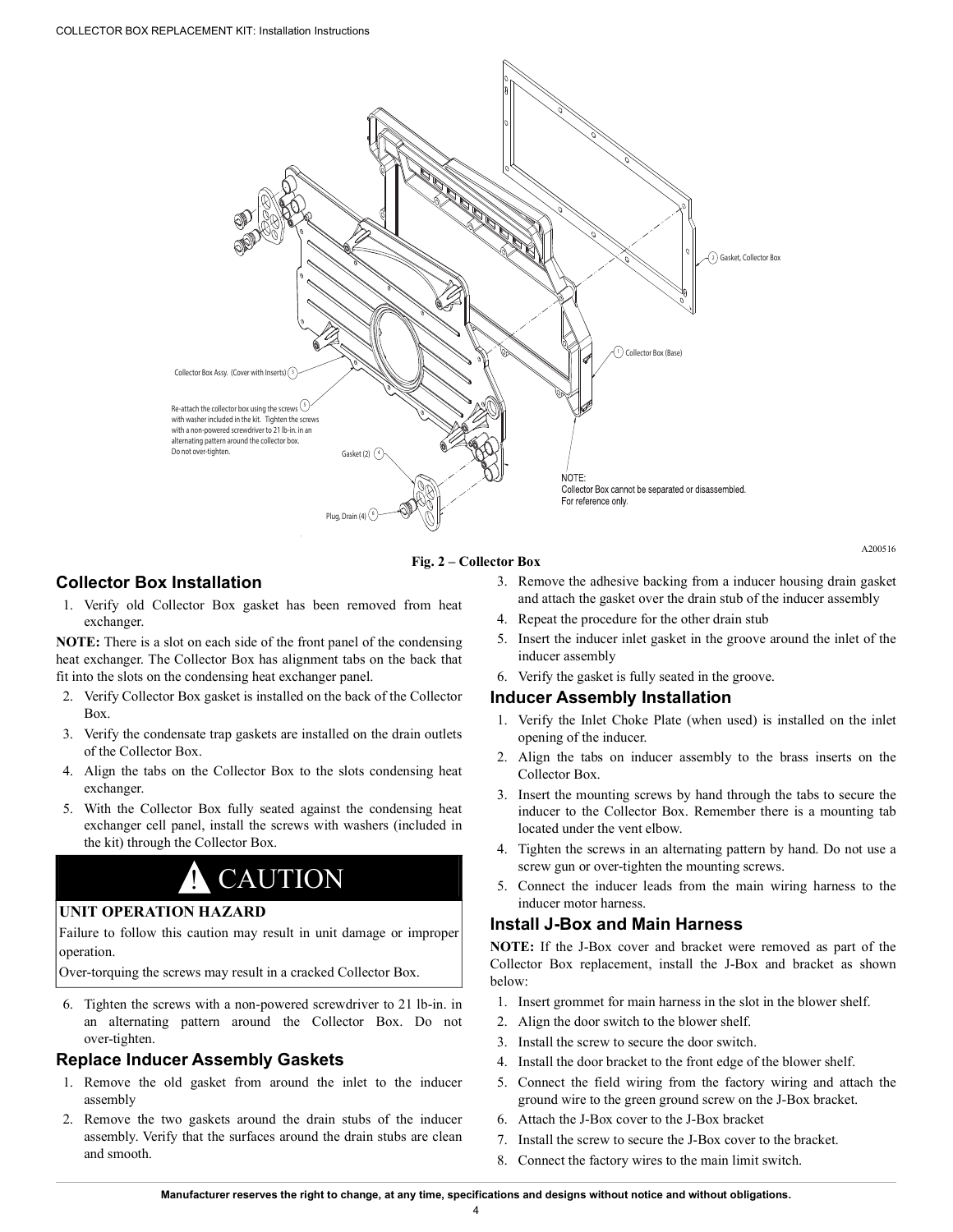## **Pressure Switch Installation**

**NOTE:** There are two types of pressure switches. The modulating pressure switch assembly has three pressure switches. Two are side-by-side with the third switch mounted to the back of one of the switches.

All other furnaces have two pressure switches mounted back-to-back.

The tube for the front pressure switch connects the switch to the port on the Collector Box. The tube for the switch mounted on the back connects the switch to the port on the inducer assembly.

- 1. Connect the wires to the back pressure switch.
- 2. Connect the tube for the back pressure switch to the inducer assembly. (PSC only)
- 3. Connect the tube for the front pressure switch to the port on the Collector Box.
- 4. Attach the pressure switch assembly to the inducer.
- 5. Modulating connect the pressure switch harness to the main wiring harness

Non-Modulating - attach the individual wires to the pressure switch.

## **Install the Condensate Trap and Drain**

**NOTE:** If the condensate trap is removed, a new gasket between the trap and Collector Box is required. Verify the condensate trap gasket was installed as outlined in "Collector Box Installation".

- 1. Align the trap with the drain outlet on the Collector Box.
- 2. Secure the trap to the Collector Box with the screw.
- 3. Connect the condensate trap relief tube from Collector Box port and insert the tube into the molded retainer clips on the inducer housing.
- 4. Insert the condensate drain elbow through the casing until it is properly seated. Or, connect the drain elbow to the drain extension pipe and route the pipe behind the inducer.
- 5. Connect the drain elbow to the condensate trap.

**NOTE:** If condensate has a heat pad attached to the trap, trace the wires for the pad back to the connection point and connect the wires for the heat pad.

## **Vent Pipe Installation**

- 1. Orient the vent elbow in the required location. Torque the vent elbow clamp 15 lb-in.
- 2. Insert the vent pipe through the furnace casing and into the outlet of the inducer vent elbow.
- 3. Tighten the clamp for the vent pipe at vent elbow on the inducer assembly 15 lb-in.
- 4. Align the remaining vent pipe system to the vent pipe in the furnace casing.
- 5. If the pipe was cut, solvent cement the pipes as required for the type of material used.
- 6. Tighten both clamps at the vent pipe support attached to furnace casing 15 lb-in.

### **Unit Checkout**

## ! WARNING

## **FIRE OR EXPLOSION HAZARD**

Failure to follow this warning could result in personal injury, death, and/or property damage.

Never purge a gas line into a combustion chamber. Never test for gas leaks with an open flame. Use a commercially available soap solution made specifically for the detection of leaks to check all connections. A fire or explosion may result causing property damage, personal injury or loss of life.

# ! AVERTISSEMENT

#### **RISQUE D'EXPLOSION ET D'INCENDIE**

Le non-respect des avertissements de sécurité pourrait d'entraîner des blessures graves, la mort ou des dommages matériels.

Ne jamais utiliser une flamme nue por vérifier la présence des fuites de gaz. Pour la vérification de tous les joints, utiliser plutôt une solution savonneuse commerciale fabriquée spécifiquement pur la détection des fuites de gaz. Un incendie ou une explosion peut entraîner des dommages matériels, des blessures ou la mort.

- 1. Set thermostat to "OFF".
- 2. Turn on power at external disconnect, fuse or circuit breaker.
- 3. Turn on gas at external shut-off or gas meter.
- 4. Check for gas leaks with a commercially available soap solution made specifically for the detection of leaks to check all connections.
- 5. Manually close blower door switch.

## ! WARNING

## **ELECTRICAL OPERATION HAZARD**

Failure to follow this warning could result in personal injury or death. Blower door switch opens 115-v power to control. No component operation can occur unless switch is closed. Caution must be taken when manually closing this switch for service purposes.

- 6. Initiate component test through circuit board by referring to "Component Test" on status code label on blower access door for complete test sequence information.
- 7. If any status codes are flashed, refer to status code label on unit blower door.
- 8. Turn thermostat fan switch to "ON", "Continuous" or jumper R to G terminals at furnace control board.
- 9. Check for air leakage around cell panel. It may be necessary to remove heat exchanger assembly and top gasket between cell panel and furnace casing top plate. Re-install and re-check for blower air leaks.
- 10. Remove jumper(s) or set thermostat fan to "Auto" or "OFF."
- 11. Release blower door switch.
- 12. Install blower access door.
- 13. Set thermostat to call for heat.
- 14. Allow unit to initiate a complete call for heat cycle.
- 15. Check for air leakage around Collector Box. A whistling noise may indicate air leak in Collector Box seal.
- 16. Allow the call for heat to continue until water drains out the condensate drain. Check for water leaks around the Collector Box and inducer assembly.

**NOTE:** If there is a severe air leak in the Collector Box seal, pressure switch may not close or will re-open, resulting in no ignition or erratic burner operation.

**NOTE:** As part of the system check-out, verify that the following conditions are not affecting the operation of the furnace:

- Short Cycling-Defective thermostat: Incorrect thermostat anticipator setting, dirty filter or over-sized furnace.
- Under firing/low BTU input: Set manifold pressure and verify firing rate as shown on rating plate by clocking the gas meter.
- Overfiring/high BTU input: Set manifold pressure and verify firing rate as shown on rating plate by clocking the gas meter.
- Low temperature rise: Set unit for correct temperature rise range as shown on unit rating plate.